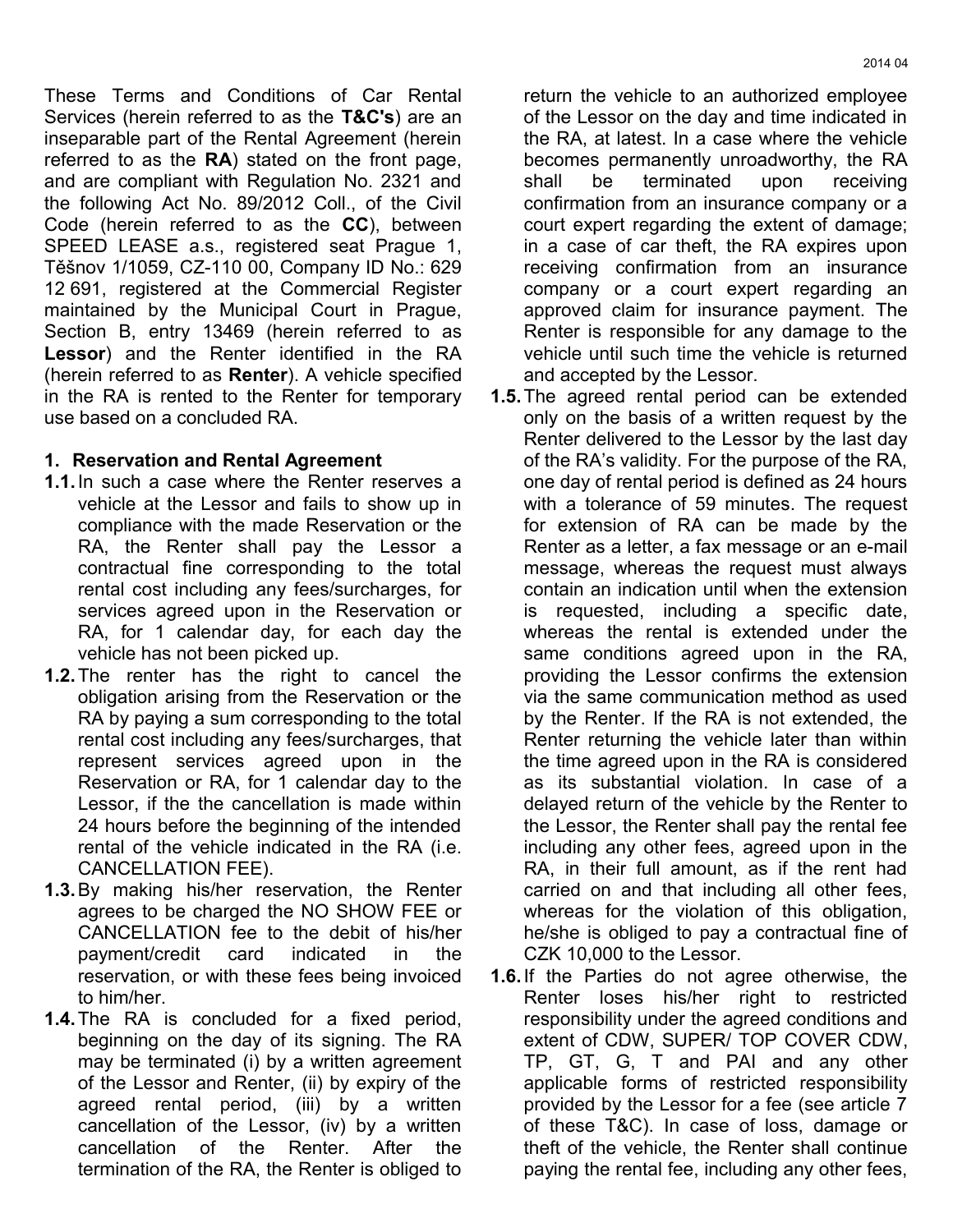until such loss, damage or theft of the vehicle has been reported to the Lessor, or until the Lessor has demonstrably learned about such loss, damage or theft of the vehicle in another way.

## **2. Vehicle Pick Up**

**2.1.**The Lessor is obliged to provide the Renter with a vehicle in good technical condition, with all necessary documentation necessary for operation and at the time and place agreed upon in the Reservation or the RA. The vehicles are non-smoker and polluting the vehicle with smoke shall be charged in compliance with the current fee, at least 50 EUR. Any potential damage (defects, deficiencies, scratches etc.) of the vehicle, or any other objections, shall be claimed by the Renter before accepting the vehicle and shall be recorded in RA, or in the Driver's set damage list, or in the acceptance log, or in the check-out list when accepting the vehicle / check-in list when returning the vehicle (herein referred to as **AL**). The Renter shall confirm his/her acceptance of the vehicle by signing the RA or the AL, if handover is done later on. The Renter is responsible for any damage to the vehicle not indicated in RA or AL. The Lessor is entitled to claim compensation for any such damage to the vehicle. Navigation systems in the Czech Republic are provided with a map of the Czech Republic.

## **3. Conditions for Vehicle Use**

- **3.1.**The vehicle may be used and driven only by persons indicated in RA. The Renter shall use the vehicle exclusively for its intended use on roads, his/her personal purposes and shall adhere to all traffic, customs, as well as other legal regulations as well as to the vehicle manufacturer's instructions for use.
- **3.2.**If an alternatively powered (e.g. natural gas or electric drive) vehicle is rented, the Renter confirms by signing the RA that he/she has become familiar with operating such vehicle, with handling the filling or charging equipment and with the instructions on parking/garaging such vehicle.
- **3.3.**The Renter is obliged to protect the vehicle from damage and to abide to the operating instructions stipulated in the manufacturer's instruction manual, as well as to the instructions of the Lessor, failing to do so shall make the Renter responsible for all damages caused by not adhering to any such instructions or conditions. The Renter is obliged to protect the the vehicle against theft, misuse or damage. In particular, the Renter shall not leave the keys and vehicle documents in a parked vehicle and shall lock the vehicle when parked. The Renter is obliged to immediately inform the Lessor about a required service inspection, or to ensure such inspection is undertaken via the Lessor.
- **3.4.**The Renter may not let the vehicle be used by other persons than those indicated in the RA, take part in races, competitions or similar events with the vehicle, use the vehicle to transfer persons or property against payment, use the vehicle to push or tow cars, trailers or other items, subject the vehicle to changes and modifications without the Lessor's prior written approval, not even if to the Renter's own expense. In case of breach of this obligation, the Lessor is entitled to request the Renter to remove any made changes or modifications, without delay. If the made changes or modifications cannot be removed, the Renter is obliged to reimburse the Lessor for the sustained damage and expenses for returning the vehicle to its original state. The Renter is not entitled to use the vehicle to travel to countries indicated in the RA, if not arranged otherwise in the RA. Using the vehicle to travel to countries forbidden in the RA will oblige the Renter to pay a contractual fine to the Lessor in the amount of 1,000 CZK for each such infraction.
- **3.5.**The Renter may not drive the vehicle under the influence of alcohol, narcotics, medication or other substances which can impact perception or the ability to react, nor let the vehicle to be driven by such person.
- **3.6.**The Lessor is entitled to request access to the vehicle in order to verify that it is being used by the Renter in an appropriate way. The Renter is obliged to make the vehicle accessible for such inspection.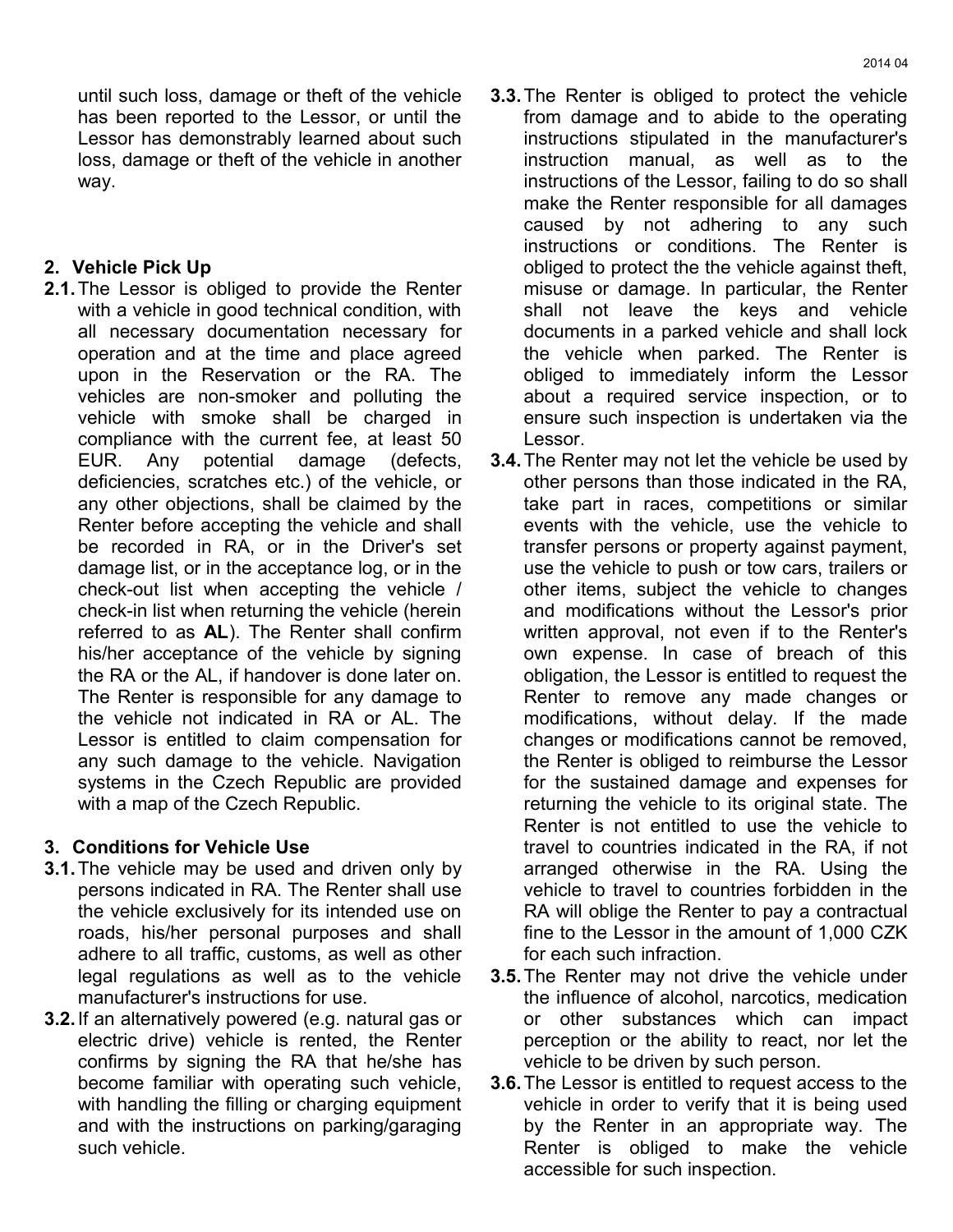- **3.7.**The breach of any of the obligations stipulated in point 3 of these T&C's is deemed as a substantial infraction of the RA and the Renter is fully responsible for the vehicle and fully liable for all damage sustained by the car, regardless of the arranged coinsurance.
- **3.8.**In case the Renter uses the vehicle abroad, he/she shall, at his/her own expense, obtain any applicable permits to use the vehicle abroad, and observe the applicable legal regulations of the country, in which the vehicle is operated. The Renter is responsible towards the Lessor also for any damage caused by non-observance or violation of this obligation, and, in case the vehicle is retained or requisitioned abroad, the Renter shall undertake all actions required for releasing the vehicle, and to pay the agreed rental fees for such period. In such a case, the rental period shall not expire, until the vehicle is returned to the Lessor. The Renter shall pay any damage and costs incurred by the Lessor in connection with retaining or requisitioning of the vehicle as well as towing and parking abroad and its return to the Czech Republic.

### **4. Returning the Vehicle**

- **4.1.**The Renter shall return the vehicle to the Lessor with all accessories and documents especially with hubcaps, power cable of electric vehicle and the navigation CD (if rented by the Renter - "CD NAVI returned" shall be indicated in RA or AL), at the time and place indicated in RA, and in a condition in which he/she accepted it, with regards to usual wear.
- **4.2.**Should all of the accessories not be returned together with the vehicle, the Lessor is allowed to request financial compensation adequate to the price of new accessories as well as a contractual fine of 1,000 CZK for every breach of Article 4.2 of these T&C's.
- **4.3.**The Renter shall return the vehicle with a full fuel tank, or, as the case may be, full fuel tanks in case of alternatively powered vehicles, if he/she has not paid the Prepaid Petrol Fee, or if he/she has not paid the Fuel Run Out service after returning the vehicle. In case the Renter interrupt the condition mentioned in above sentence, is the Renter obliged to pay penalty of price per 1 litr of fuel

multiply the quantity of missing fuel in the tank (Service fuelling) plus service fee 300 CZK (Fueling). If the Renter also received a fuel card from the Lessor, Lessor is obliged as commissionaire on the own name to arrange the purchaise of fuel for the Renter on behalf of Renter´s account as commitent; and in compliance with the agreements which the Lessor made or will make with the fuel card supliers. The Renter is obliged to pay the remuneration to the Lessor. The remuneration is included in the monthly rental fee. The fuel ownership taken by such fuel cards is connect directly to the Renter. The Renter is obliged to pay all cost for used goods and service, espec. all expences for taken fuel, which the Lessor paid to fuel card supplier for such renter´s expences - the price for all filled fuel and/or the price for other goods purchased in this way shall be charged to the Renter subsequently at any time the Lessor identifies such use of the fuel card.

- **4.4.**In case of loss or theft of the fuel card, the Renter is obliged to notify the Lessor in writing. Before notifying and blocking the card in accordance to card issuer policies, the Renter is responsible for any transactions made using this card, and shall pay the Lessor a blocking fee (See Price list of Nonstandard Actions). A similar procedure applies also in case the Renter does not return the card together with the vehicle (i.e. blocking, fee and responsibility for all transactions until card is blocked).
- **4.5.**The vehicle shall be handed over to an appointed Lessor's employee or to a third party appointed by the Lessor. The Renter is responsible for the vehicle to such time until the Lessor has physically accepted it and confirmed this fact by signing the RA or AL; from this moment on, the vehicle is considered duly returned.
- **4.6.**Before accepting the vehicle, the Lessor or a third party appointed by the Lessor shall check the condition of the vehicle and record the identified condition in the RA or AL (in particular, any damage not indicated in the RA or AL at pick up by Renter). The Renter is obliged to sign the RA or AL, otherwise the Lessor shall not provide him/her with a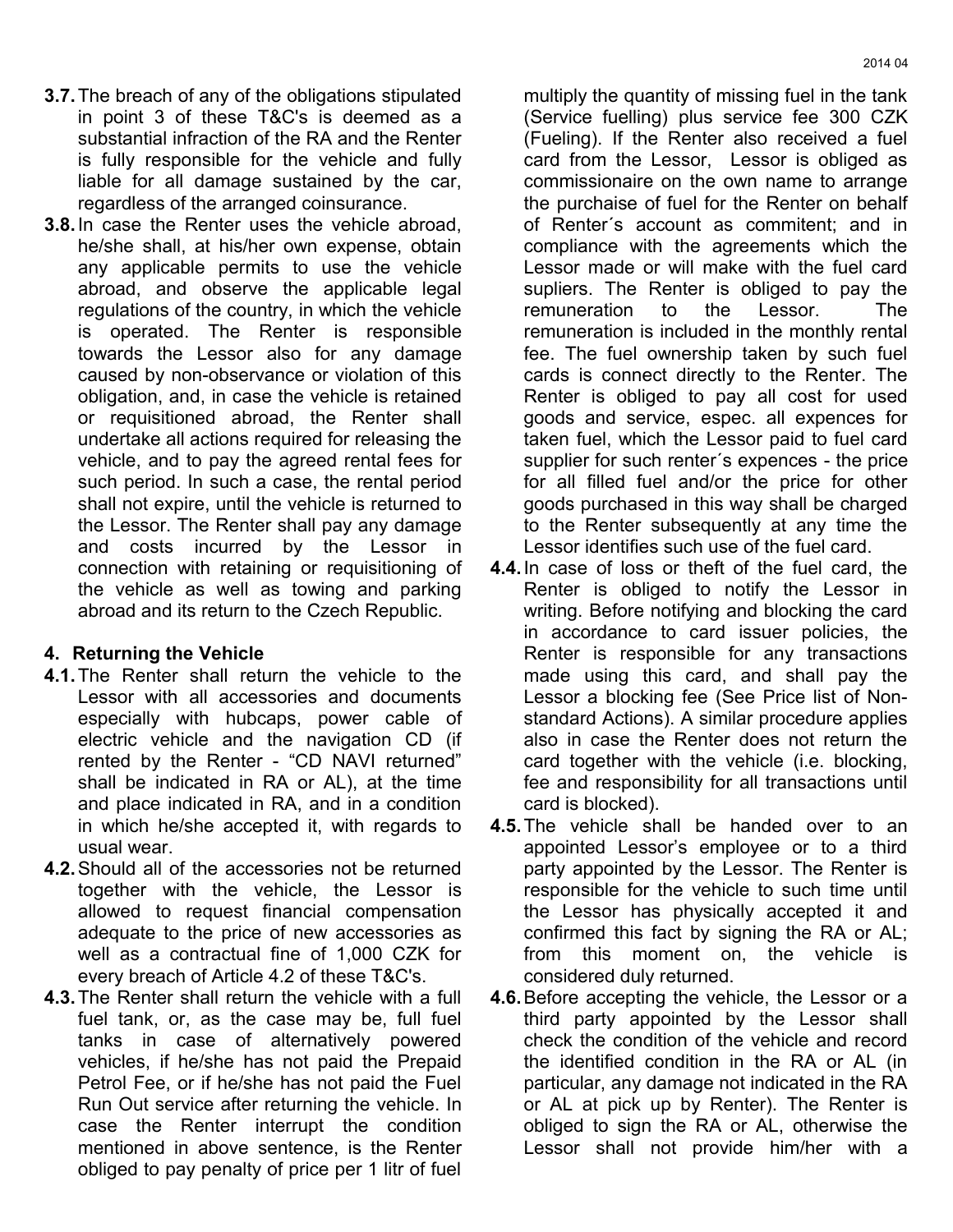confirmation on returning the vehicle (copy of the RA or AL).

- **4.7.**Refusing to sign the RA or AL shall not relieve the Renter from the responsibility for any identified damage to the vehicle, whereas the Renter is obliged to reimburse such damage and to pay an administrative fee, to cover the non-standard administrative operations, amounting to 10,000 CZK. The Lessor is entitled to compensation for any hidden damage to the vehicle (e.g. damaged chassis, incorrect fuel, motor damage) that could not have been discovered during inspecting the vehicle condition, i.e. such damages not entered in the RA and AL when returning the vehicle by the Renter.
- **4.8.**In case the Renter returns the vehicle in a dirty condition, not allowing an appropriate check of overall vehicle's condition, this fact is recorded in the RA or AL, and, in such case, the Lessor is entitled to be compensated for any damage to the vehicle, which is identified after the vehicle has been washed, i.e. also such damage, which is not indicated in the RA and AL upon returning the vehicle by the Renter, including the cost of washing.
- **4.9.**The obligation to pay the rental fee incl. all additional fees arranged in the RA, as well as the responsibility for any damage to, loss of, destruction of or theft of the vehicle, remains with the Renter, until the Lessor has resumed its full control.
- **4.10.** When the vehicle is to be returned without the presence of a Lessor's employee (e.g. hotel reception desk, key box) – only if agreed with the Lessor in advance, the Renter shall inform the Lessor on this fact without delay. Otherwise the Renter shall pay the rental fee, including all additional fees as arranged in the RA, until the Lessor has been demonstrably informed about such return of the vehicle. The Renter is responsible for any damage to the vehicle until such time when the Lessor collects the vehicle.

## **5. Rental Fee and Charges**

**5.1.**The Renter undertakes to pay the rental fee and all additional charges associated with the use of the vehicle, including compensation for damage, in a proper and timely manner. In case of a rental agreed for a period longer

than 1 month, charging and invoicing shall be done continuously, ordinarily after every 28 days of rental.

- **5.2.**The advanced payment / guarantee / deposit (herein referred to as **deposit**) that the Renter is obliged to deposit with the Lessor upon signature of the RA in order to secure the Lessor's claim, after the Renter fulfils all obligations, it shall be cleared after return of the vehicle. Paying the deposit does not affect the obligation of the Renter to pay rent. The required deposit amount is entered in the RA.
- **5.3.**The Lessor is entitled to offset all the Lessor's financial claims in respect of the Renter implied by the concluded the RA, or, as the case may be, by other agreements between the Renter and the Lessor. The Renter is obliged to pay the Lessor also any fees, which are indicated in the Price List of Non-standard Actions (its current version is published at www.sixt.cz).
- **5.4.**By signing the RA, the Renter agrees to be charged the rental fee including the price for insurance, the price for the Missing Fuel Replenishment / Servicing After Return services, the amounts used from the fuel card, the compensation for anydamage to the vehicle, the coinsurance in case of damage to the vehicle or any other fees associated to the rental of the vehicle, to the debit of the payment/credit card indicated in the RA.
- **5.5.**The Renter agrees that the Lessor can onesidedly increase the rent rate, if new costs arise for the Lessor or current costs increase, in particular the insurance fees, road tax, radio or TV use fees and other charges, taxes, fees and similar. In case of delay with the payment of the rental fee and additional charges associated with the use of the vehicle, including compensation for damage, the Renter shall pay to the Lessor a late payment interest as stipulated by the above mentioned regulation. Besides late payment interest, the Lessor is entitled to demand damage reimbursement for late payment of rent, in compliance with Regulation 1971 of the CC.
- **5.6.**In case the Renter does not pay any of the outstanding amounts even within a provided grace period defined in the reminder notice related to the outstanding invoice (charged at CZK 100 - refer toPrice List of Non-standard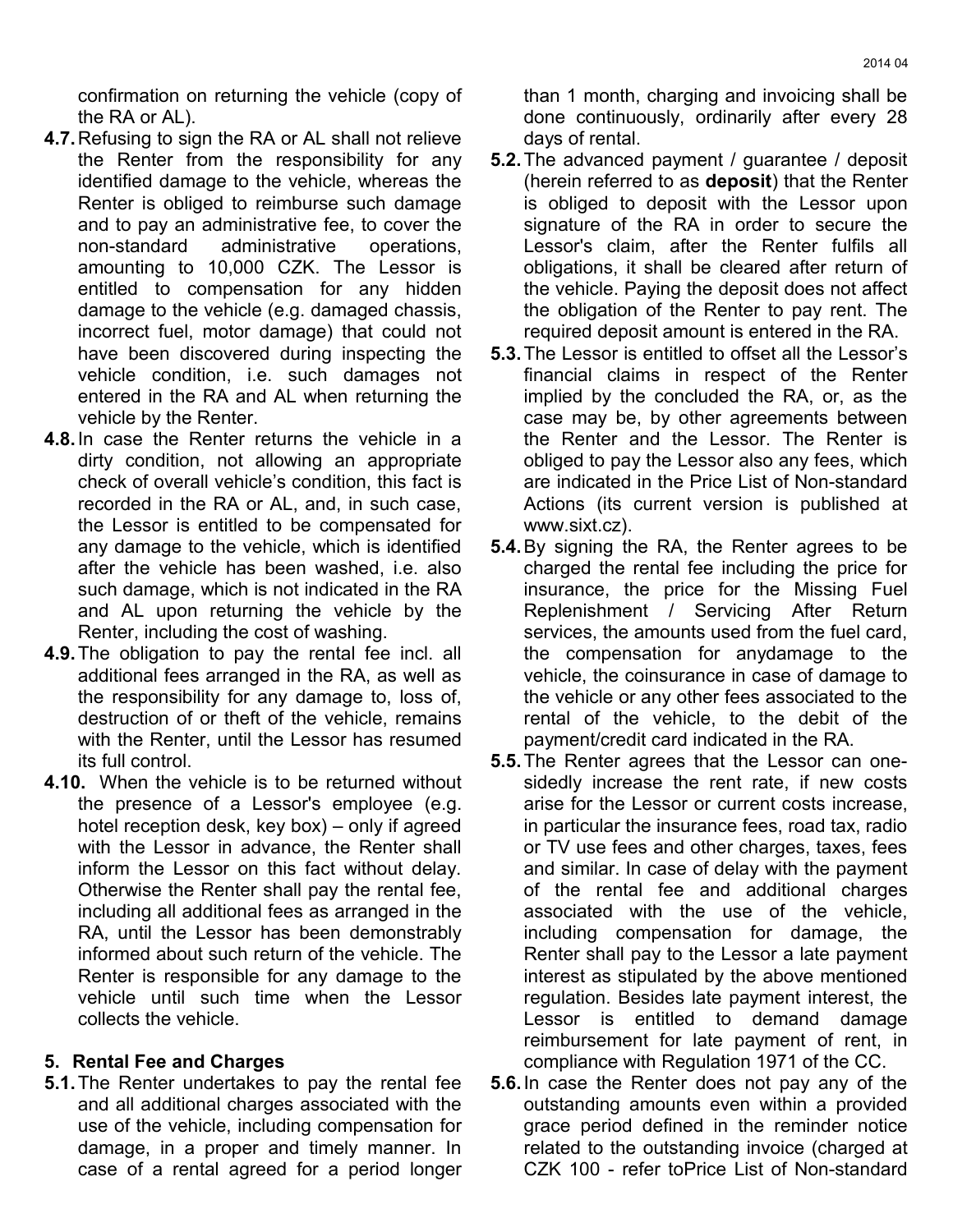Actions), the Lessor shall immediately initiate a legal enforcement of the amount or mediate enforcement through a collection agency.

**5.7.**In a case where the Lessor justifiably used the deposit as described in article 5.3 of the T&C's, the Renter is obliged to repay the deposit with the missing amount within 10 days after he/she has been informed by the Lessor that such amount of the deposit has been used by the Lessor.

### **6. Repairs and Maintenance**

- **6.1.**The Lessor shall provide or have provided, at the Lessor's expense, common repairs and maintenance of the vehicle, as well as regular inspections of the vehicle. The Renter shall allow for providing repairs, maintenance and inspections of the vehicle and tolerate restrictions in the use of the vehicle in the extent necessary for their providing. The Renter shall, if not otherwise agreed with the Lessor, to contact the Lessor's subsidiary, from which he/she has picked-up the vehicle, and, together with such subsidiary, provide for exchange of tires in case of transition between periods of the year (usually March and November). Such exchange is made at the expense of the Lessor. However, the Renter is not entitled to compensation of his/her expenses associated with the exchange of tires (e.g. time, fuel etc.).
- **6.2.**The Renter is entitled to be provided by the Lessor with another vehicle of an equal or lower class for the time need for such repair or maintenance. The costs associated with the repair shall be born by the Lessor, with the exception of cases, when the need for repair was caused as a result of inappropriate use of the vehicle or of the use of the vehicle in contradiction with the usual way of using a vehicle, or of a violation of the provisions of the RA by the Renter or by persons, whom the Renter allowed access to the vehicle. In such cases, the costs of repair shall be fully born by the Renter, and the Renter shall be fully responsible for any damage caused to the Lessor as a consequence of such behaviour.
- **6.3.**The Renter is obliged to notify the Lessor, without unnecessary delay, of any defects demonstrated on the vehicle during its use and requiring a repair. In case the Renter

does not meet this obligation without unnecessary delay, the Renter shall be responsible to the Lessor for any damage caused by such action and shall loose all rights, which would otherwise belong to him/her as a result of impossibility or restricted possibilities of using the vehicle.

#### **7. Responsibility for Damage (CDW, TP, GT), Personal Accident Insurance (PAI)**

- **7.1.**For persons authorized to drive a vehicle, the Lessor provides an insurance coverage in the extent and under the conditions of the compulsory insurance of responsibility for damage caused by using a motor vehicle. The Renter is fully responsible towards the Lessor for any damage caused on the vehicle or damage associated with the use of the vehicle, until the Lessor collects the vehicle from the Renter.
- **7.2.**In case of damage caused by the Renter, the Lessor is entitled to charge the Renter, for comprehensive services regarding administrative tasks needed for processing the insurance claim, a fee of 1,500 CZK (Damage Administration Fee).
- **7.3.**The Lessor can also require from the Renter a compensation for lost profit, i.e. a compensation for lost rental fees in an amount corresponding to the agreed rental fee, if the Renter returns the vehicle damaged or without documents and accessories, or if the Renter does not duly return the vehicle at all, etc., until the day, on which the Lessor can rent the vehicle in an appropriate condition to another renter (i.e. for example during the repair of the vehicle). Lost rental fees also include the loss of value of the vehicle, loss of profit of a unusable vehicle and other secondary costs connected with the removal of damage, towing or fuel costs for transporting the vehicle from and to a garage.
- **7.4.**Damages caused on the vehicle not covered by the agreed insurance policy shall be charged by the Lessor to the Renter on the basis of the damage price overview (its current version published at www.sixt.cz), or on the basis of a price calculation by a particular repair shop. Compensation for such damages is due together with the rental fee and additional charges, or shall be charged to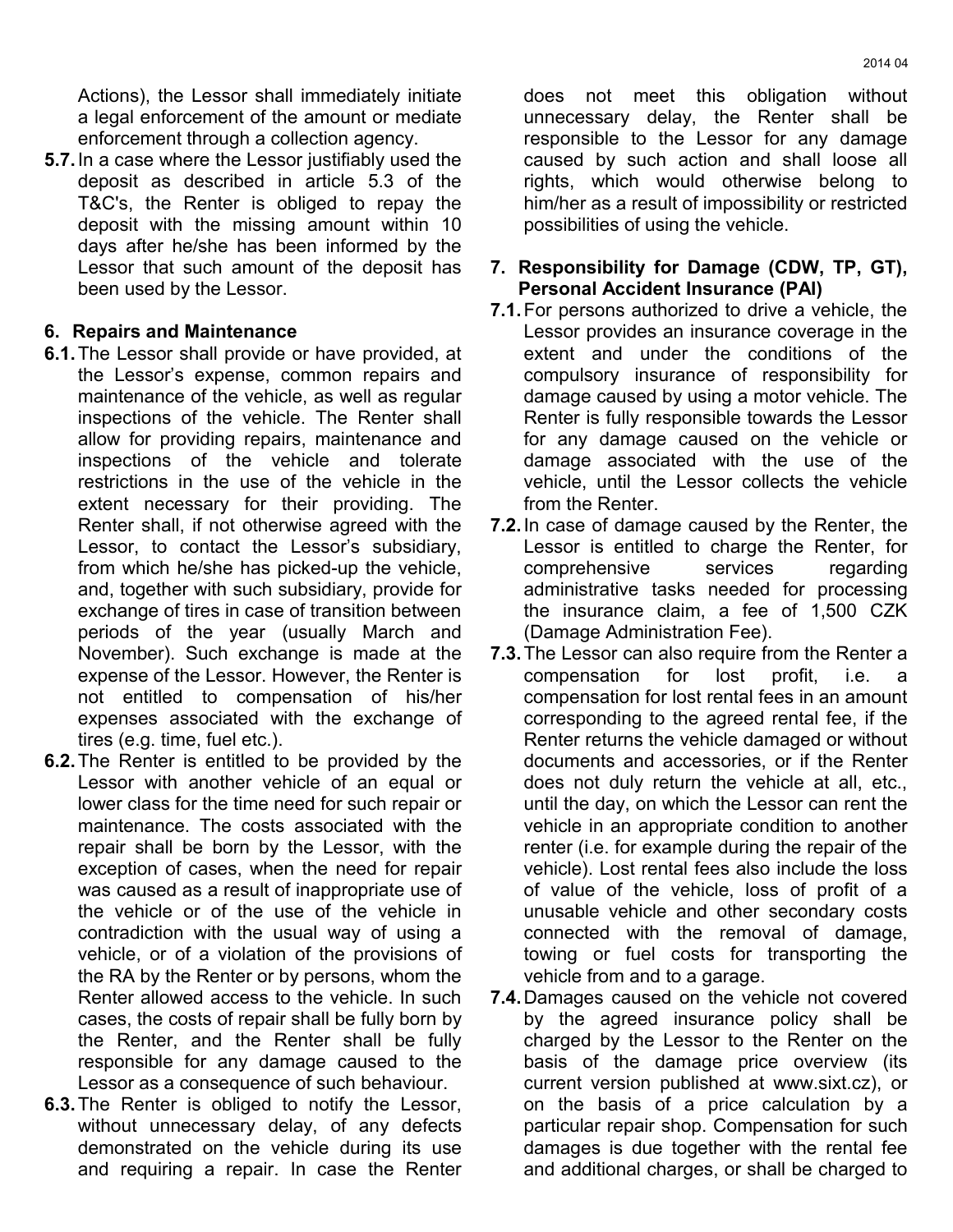the debit of Renter's payment/credit card indicated in the RA (see article 5 of these T&C's).

- **7.5.**However, the Renter's responsibility for damage caused on the vehicle can be restricted up to the amount agreed upon in insurance coverage in the RA(ordinarily 10% of the vehicle's value, min. CZK 10,000 per an insurance event) depending on the category of the vehicle, as follows:
- a) for damage caused by damaging the vehicle or its part or accessories, except for the consequences of theft, attempted theft, or vandalism (CDW),
- b) for damage caused by loss or theft of the vehicle or its part or by its damaging as a consequence of theft, attempted theft, or vandalism (TP),

provided that the Renter confirms with his/her signature the RA and accepts the CDW and TP terms and pays the fee according to the applicable price list.

- **7.6.**The limited liability of the Renter as stipulated in article 7.5. of the T&C's applies to every separate insurance event, i.e. each vehicle damage that results in an insurance event. However, the Renter's responsibility cannot be restricted should such damage, accident, loss or theft of the vehicle be a consequence of non-observance of the RA, the T&C's, legal regulations or the terms of insurance coverage (disregarding whether damage occurred intentionally or by omission). If limited liability of the Renter regarding damages described in article 7.5. of these T&C's is not arranged in the RA, then the Renter is liable for the full extent of damage to the vehicle.
- **7.7.**On the basis of payment of an additional fee and singing the personal accident insurance clause (PAI) in the RA, the Lessor shall provide to the Renter insurance of persons travelling in the rented vehicle, in compliance with the conditions set forth by the particular provider of insurance.
- **7.8.**Fines applied to the Renter for traffic and parking offences committed with the rented vehicle, damages caused by loss of documents, keys or vehicle tools, including costs, which had to be incurred in order to rectify such damages, shall be always born by

the Renter, disregarding the agreed insurance coverage. The Renter shall be charged with any fine or other sanction, as well as any other amounts the Lessor will be forced to pay as the operator of the rented vehicle for offences or other misdemeanours during the valid period of the RA regarding the respective vehicle (herein referred to as **Sanction**), whereas the Lessor is entitled to request a fine amounting to 300 CZK as a fee for needed administrative tasks (also known as PENALTY or FINE FEE).

- **7.9.**The Renter is obliged to undertake all possible action in order to without delay free the Lessor from any obligation or responsibility to settle the Sanction. For this purpose, the Lessor is entitled to charge the Sanction together with the FINE FEE to the debit/credit card of the Renter and is further entitled to immediately deduct the amount corresponding to the SANCTION and FINE FEE from such debit/credit card. The obligation of the Lessor to issue a corresponding document is not affected herewith.
- **7.10.** In case the Renter pays, together with the charges for CDW and TP, also the charge for SUPER/TOP COVER CDW, he/she obtains a preferential insurance coverage of damages. SUPER/TOP COVER CDW applies to: damage to the vehicle, loss of hubcaps, caused accident; it does not apply to: loss of spare wheel and obligatory equipment, loss of documents, keys, user manual, Driver set or the use of the incorrect type of fuel and related vehicle towing, and damaged tyres, hubcaps and wheels. A prerequisite for claiming preferential insurance coverage is presenting a police report and the fact that the Renter has not violated any of the obligations implied for him/her by the RA, the T&C's, legal regulations or the terms of insurance coverage. By concluding RA and paying the charges for CDW and TP, the Renter is not automatically entitled to be provided the SUPER/TOP COVER CDW service. The decision on providing these services shall be always decided by the Lessor in respect to each individual Renter or each individual RA; the Lessor is not obliged to give any grounds for not providing this service. No insurance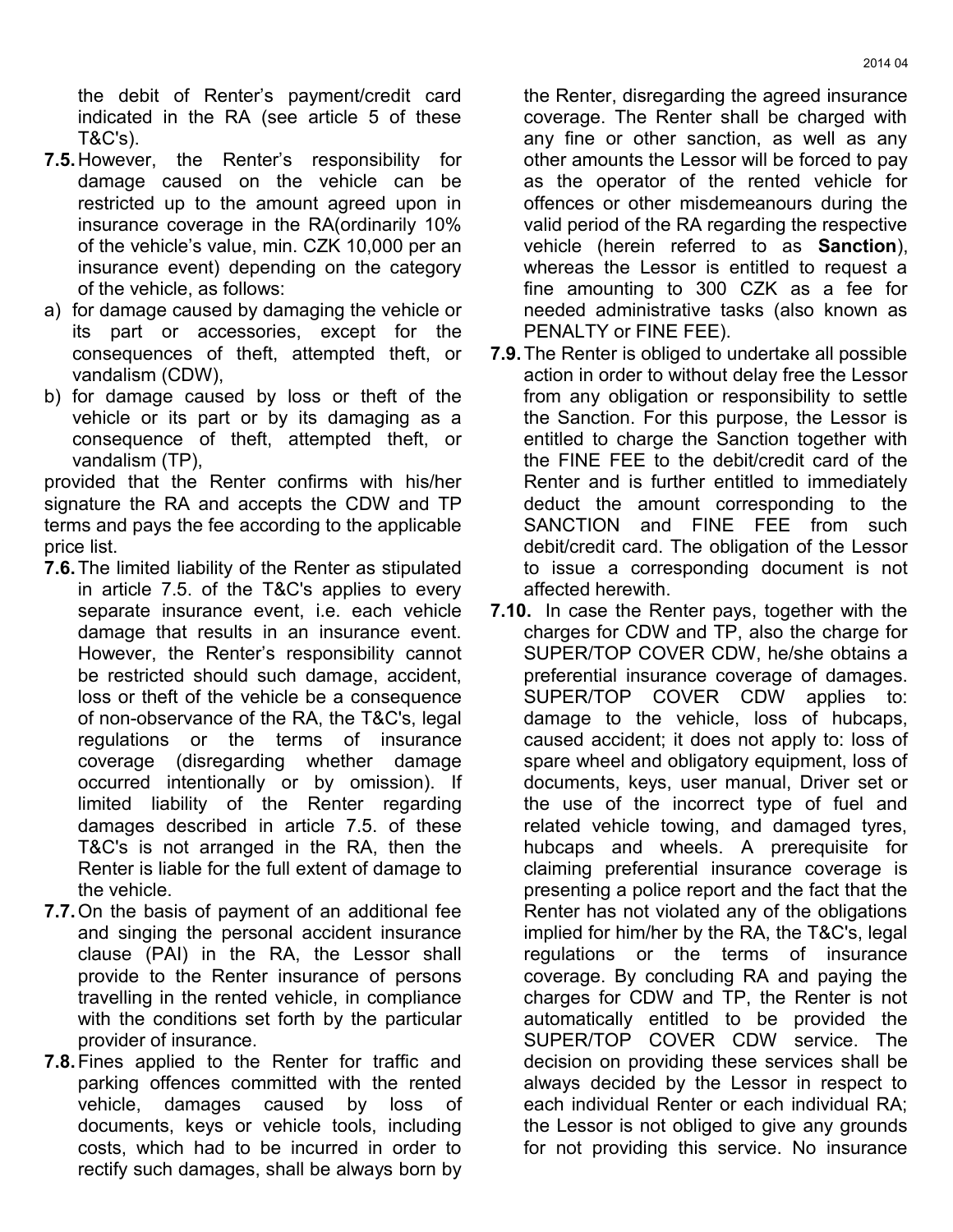coverage may be arranged or cancelled after the beginning of therental period.

### **8. Accidents, Damage and Theft of Vehicle**

- **8.1.**In case of traffic an accident, damage or theft of the vehicle or its part, injury or death of persons (whether caused by the Renter or not), the Renter shall call the police and ask for the investigation of the accident and present the investigation or its result to the Renter as an official report. This Renter's obligation does not apply to damaged tires.
- **8.2.**In case of any event of damage, the Renter shall fill out complete information required in the "Accident Log" form received together with the vehicle documents. A non-functional vehicle must be secured against additional damage or theft. The Renter shall, immediately, or, at the latest, within 24 hours, notify the Lessor of any event of damage related to the vehicle, injury or death of persons as a consequence of the event of damage, the place, where the vehicle is located, and make sure that all documents, keys and other documentation related to the vehicle and to the event of damage, including a completed "Accident Log" form and the police record/report, are presented to the Lessor as soon as possible. In case the indicated documentation is not presented, the right for insurance coverage becomes inapplicable.
- **8.3.**The Renter shall provide to the police, the Lessor and Lessor's insurance company any required assistance and cooperation needed for a complete investigation of the event of damage and for its processing and, as the casemay be, for the associated legal proceedings. Provisions in article 7 on the right to charge the Renter with a Damage Administration Fee amounting to 1,500 CZK shall be applied similarly.

## **9. Collection of Information**

**9.1.**By signing the RA, the Renter, as a natural person, expresses his/her approval with the collection of personal information in the extent of name, surname, title, citizenship, domicile (street, house number, ZIP code, city) or another delivery address (PO Box, ZIP code), language, telephone number to work, home of cellular phone and e-mail address or fax number. The Renter gives the Lessor his/her permission to hold and use his/her personal information and may revoke such permission in writing. The Renter gives permission to be contacted with business offers and services by the Lessor as well as for purposes of promotion events and market surveys, providing that the Renter:

- a) the information is provided voluntarily and only for an extent of time until the Renter applies his/her right to withdraw permission,
- b) may request access to this information.
- **9.2.**In order to eliminate any doubt, it is agreed that a Renter who is not a natural person, by signing of the Agreement explicitly agrees to the collection and use of information, by the Lessor, regarding the business name, company ID No. or similar ID, seat (PO box, ZIP code), language, telephone number, email, fax number, contact person and his/her telephone number including cellular phone. By signing the Agreement, the Renter also confirms the above information regarding the Agreement to be true and obliges himself/herself to inform the Lessor of any changes.

In order to certify the solvency of the Renter, the Renter approves to providing his/her personal information to a third party.

### **10.Miscellaneous**

- **10.1.** The Renter declares to comply with all requirements defined by legal regulations for driving motor vehicles (valid driver's license, driving permit in case of Renter's age exceeding 60 years etc.) and declares to own a driver´s licence for a period longer than 2 years. The Lessor is responsible towards the Renter or towards third parties only for losses and damages, caused to them as a direct consequence of the vehicle rental or of its use, when caused by the fault of the Lessor or by the Lessor's negligence. Any such losses or damages shall be reported to the Lessor within 24 hours from their occurrence.
- **10.2.** The Renter shall notify the Lessor of any change of his/her domicile or any other change that could have impact on compliance with his/her obligations.